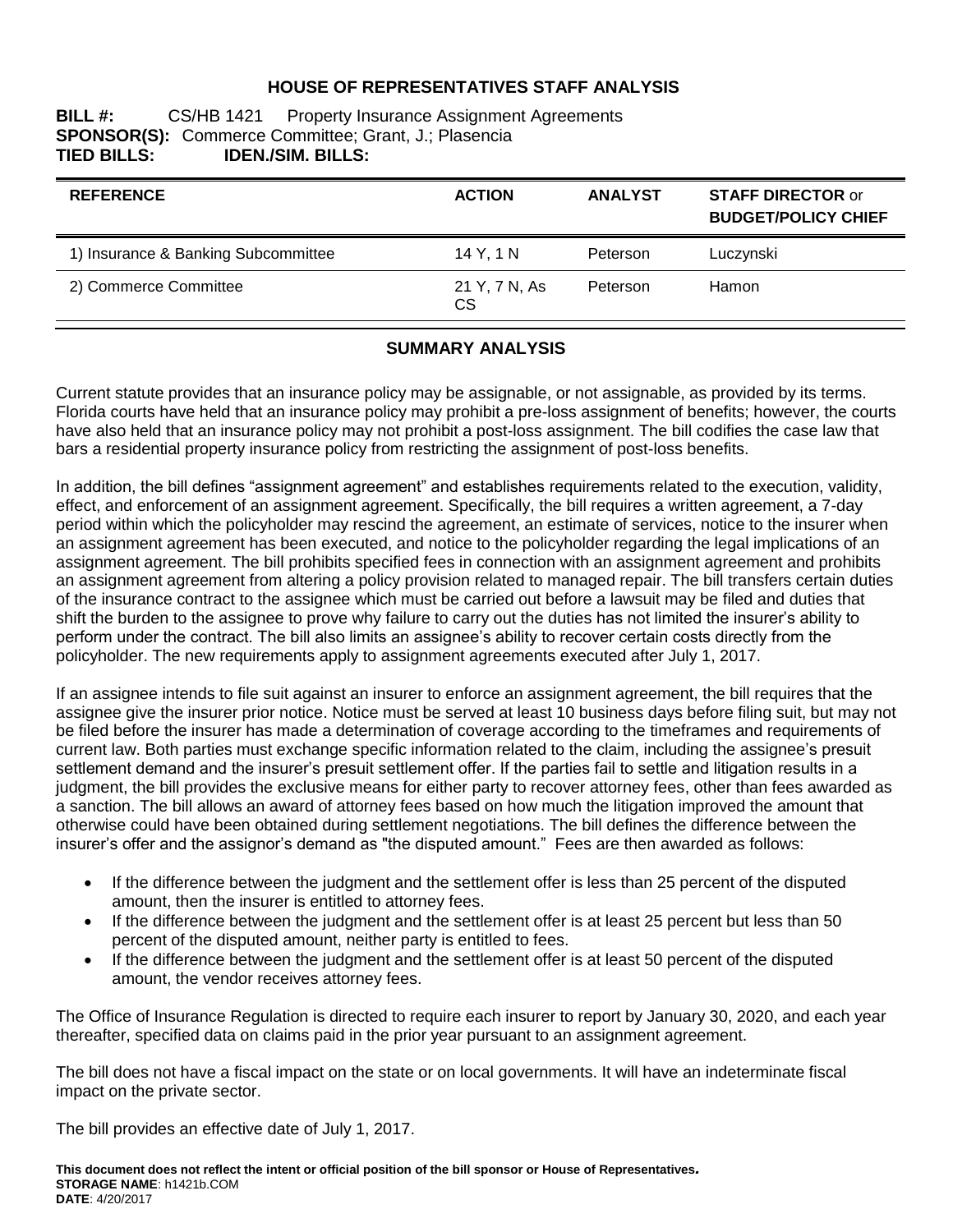### **FULL ANALYSIS**

#### **I. SUBSTANTIVE ANALYSIS**

### A. EFFECT OF PROPOSED CHANGES:

#### **Background on Assignment Agreements**

Generally, an agreement assigning contract benefits allows a third party to collect and enforce collection of insurance proceeds owed to the policyholder directly from the insurance company. Consequently, the proceeds are not paid to the policyholder. Assignment agreements are commonly used in health insurance and personal injury protection insurance. In health insurance, a policyholder typically assigns his or her benefits for a covered medical service to the health care provider. Thus, the treating physician gets paid directly from the insurer. Assignment agreements are becoming more common in property insurance claims, particularly in water damage claims where a homeowner assigns his or her benefits from the property insurance policy to a contractor, water remediation company, or roofer (hereinafter collectively referred to as a "vendor") who repairs the damaged property.

With losses caused by water damage, such as leaky pipes, the homeowner is often facing emergency circumstances where he or she must, as a condition of the insurance policy, mitigate the damage before further damage results. This often involves calling a vendor to the home to immediately mitigate and prevent further flooding. Some insurers assert that the increasingly popular practice of assigning benefits to a vendor in a water damage claim $1$  can be problematic. In claims not involving an assignment agreement, typically, the homeowner notifies the insurance company of the loss and the company has the opportunity to inspect the property before permanent repairs begin. Insurers report that in claims involving an assignment agreement, often the work has begun and may be substantially completed before the insurer has the opportunity to inspect the property. This makes it difficult to verify the cause and the extent of the damage and, as a result, the scope of coverage and the appropriate amount of the claim. Insurance policies typically impose certain duties which policyholders must comply with in order to receive coverage under their policies; homeowners must file proofs of loss, produce records, and submit to examinations under oath. However, some Florida courts have held that vendors obtaining an assignment agreement for the claim do not have to comply with these obligations because they agreed only to an assignment of the insurance benefits and did not agree to assume any of the duties under the insurance policy.<sup>2</sup>

Assignment agreements used by some vendors attempt to transfer broad rights under the policy and combine the assignment with authorization to perform services described only in general terms.<sup>3</sup> "When a party assigns a contract, the party assigns all equitable and legal interest in the contract to the assignee. The assignee thereafter stands in the shoes of the assignor and may enforce the contract against the original obligor in the assignee's own name." <sup>4</sup> Thus, assignment of the right to receive payment under an insurance contract necessarily assigns the right to enforce payment. An unqualified assignment transfers to the vendor all of the interest the policyholder has under the assigned contract and the policyholder has no right to make any claim on the contract once the assignment is complete, unless authorized to do so by the vendor.<sup>5</sup> Thus, a policyholder who enters into an agreement may unknowingly be assigning away his or her right to determine whether or not to bring suit on the claim. Industry representatives have reported that some homeowners have been unaware litigation was

 $\overline{a}$ 

<sup>&</sup>lt;sup>1</sup> Insurers report an increasing number of assignment agreements in connection with roof replacement and repair claims, as well.

<sup>2</sup> *See, e.g., Citizens Property Insurance Corporation v. Ifergane,* 114 So. 3d 190 (Fla. 3d DCA 2012); *Shaw v. State Farm Fire and Casualty, Co.,* 37 So. 3d 329, 332 (Fla. 5th DCA 2010).

<sup>3</sup> *See, e.g.*, ERICKSON'S, *Contract for Services, Assignment of Benefits*, [http://ericksonsdrying.com/contact-us/contract-for-services-assignment-of](http://ericksonsdrying.com/contact-us/contract-for-services-assignment-of-benefits/)[benefits/](http://ericksonsdrying.com/contact-us/contract-for-services-assignment-of-benefits/) (last visited Mar. 5, 2017) (assigning "any and all insurance rights, benefits, and proceeds under applicable insurance policies ...; authorizing release of any and all information requested by Erickson's its representative, or its attorney to [sic] the direct purpose of obtaining actual benefits to be paid ...; waiv[ing] privacy rights ...; appointing Erickson's as attorney-in-fact, authorizing Erickson's to endorse [insured's] name, and to deposit insurance checks ….").

<sup>4</sup> 3A Fla. Jur 2d *Assignments* § 34 (Nov. 2015).

**STORAGE NAME**: h1421b.COM **PAGE: 2 DATE**: 4/20/2017 5 *See, e.g., State Farm Fire and Casualty Co. v. Ray,* 556 So. 2d 811, 813 (Fla. 5th DCA 1990) (citing 4 Fla.Jur.2d, *Assignments, § 23 (1978))*.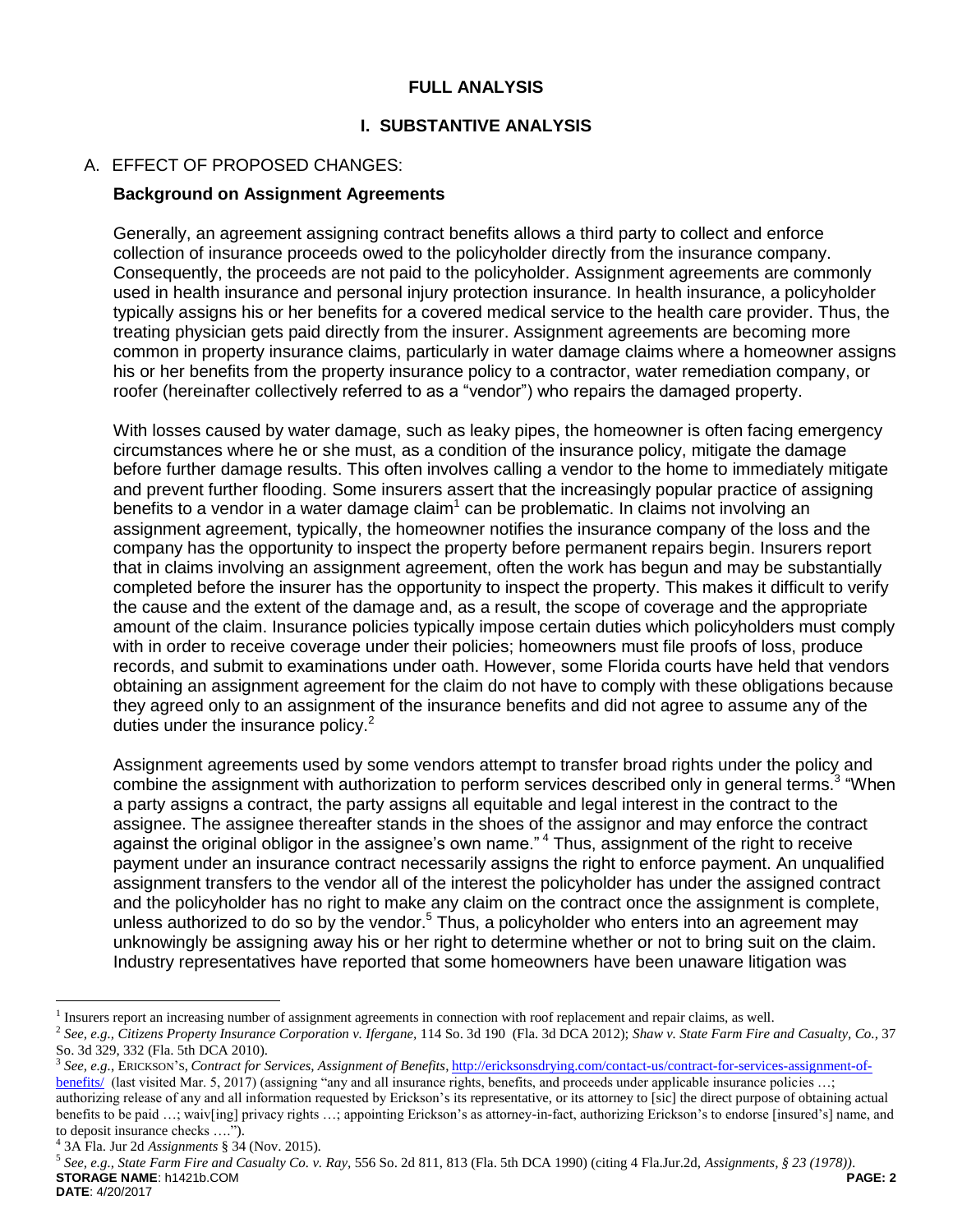pending on their claim until they, themselves, were deposed or subpoenaed by one of the parties. In these cases, the suit may be proceeding against the homeowner's wishes.

Section 627.428(1), F.S., provides for an award of attorney fees against an insurer in a court proceeding "in which the insured or beneficiary prevails …." This "one-way" attorney fee provision, as it is commonly described, serves to level the playing field between an insurance company and a policyholder, thereby creating a disincentive for an insurance company to improperly deny or delay coverage. The Florida Supreme Court has construed the statute as making an award of attorney fees available to a policyholder, the policyholder's estate, specifically named policy beneficiaries, and "third parties who claim policy coverage by assignment from the insured."<sup>6</sup> The policyholder typically sues to be made whole for damages incurred and covered by the policy. A vendor, however, could use litigation and the threat of attorney fees to maximize profit from an insurance claim. This combination of a broad assignment of rights, no assignment of duties, open-ended authorization to perform work, authority to enforce transferred rights to the exclusion of the policyholder's authority to enforce, and the potential for attorney fees has created an environment of escalating concern to insurance companies.

#### Reported Data

On February 7, 2017, the Commissioner of the Office of Insurance Regulation (Commissioner) testified before the Financial Services Commission regarding the impact of assignment agreements on the domestic insurance market.<sup>7</sup> Of concern is a substantial decrease in the net underwriting gains and net income of domestic insurers, which he attributed to rising loss and loss adjustment expense<sup>8</sup> ratios. He indicated this reduces a company's ability to build policyholder surplus; procure reinsurance; and, lower rates. Between 2010 and the 3<sup>rd</sup> quarter of 2015, domestic insurers reported a 28 percent increase in the average severity and a 46 percent increase in the frequency per 1,000 policies of water loss claims associated with personal residential insurance policies. During this same period, the use of assignment agreements increased from 5.7 percent to 15.9 percent.<sup>9</sup> The Commissioner also shared data from Citizens Property Insurance Corporation (Citizens). Citizens reports that the percent of litigated water claims has increased from 20.7 percent in 2012 to 34 percent in 2015. During this same period, the percent of litigated water claims with an assignment agreement increased from 9.7 percent to 55 percent, and the percent of litigated water claims with representation at first notice of loss increased from 2.4 percent to 76.1 percent. In 2015, Citizens reports the average cost of litigated water claims was \$33,918; the average cost of non-litigated water claims was \$5,857.<sup>10</sup> Based on the trend lines, the Commissioner projected the potential for recurring annual rate increases due to water claims and the potential for insurers to discontinue writing policies within specific zip codes.<sup>11</sup> The reduction in available insurance combined with the widening gap between rates in the private market and rates available from Citizens,<sup>12</sup> he indicated, jeopardizes the depopulation of Citizens that has occurred during the last 5 years.<sup>13</sup>

 $\overline{a}$ <sup>6</sup> *Roberts v. Carter,* 350 So. 2d 78, 79 (Fla. 1977).

<sup>7</sup> Commissioner David Altmaier, *The Florida Property Insurance Market and Assignment of Benefits (AOB),* Presented to: The Financial Services Commission, Feb. 7, 2017.

 $8$  A loss adjustment expense, or LAE, is defined as the sum insurers pay for investigating and settling insurance claims, including the cost of defending a lawsuit in court. (INSURANCE INFORMATION INSTITUTE, *Glossary*[, http://www.iii.org/services/glossary/l?](http://www.iii.org/services/glossary/l) (last visited Mar. 9, 2017).

<sup>9</sup> Altmaier, *supra* note 7, at 4. *See also* Florida Office of Insurance Regulation, *2015 Report on Review of the 2015 Assignment of Benefits Data Call,* at 6, http://www.floir.com/siteDocuments/AssignmentBenefitsDataCallReport02082016.pdf.

<sup>10</sup> Altmaier, *supra* note 7, at 5.

<sup>&</sup>lt;sup>11</sup> The percent of approved rate filings requesting a rate increase increased from 37.6 percent in 2014 to 72.3 percent in 2016.

<sup>&</sup>lt;sup>12</sup> Citizens' rates may not increase more than 10 percent per year, except for sinkhole coverage and increases due to coverage changes and surcharges. s. 627.351(6)(n)6., F.S.

 $^{13}$  By law, a new policy is ineligible for coverage in Citizens if a private company offers comparable coverage with a premium that is up to 15 percent higher than the Citizens premium. A policy is ineligible for renewal coverage through Citizens if a private company offers comparable coverage at or below Citizens' premium. Thus, if rates for private carriers increase significantly, it is more likely that a policy will meet the threshold for new or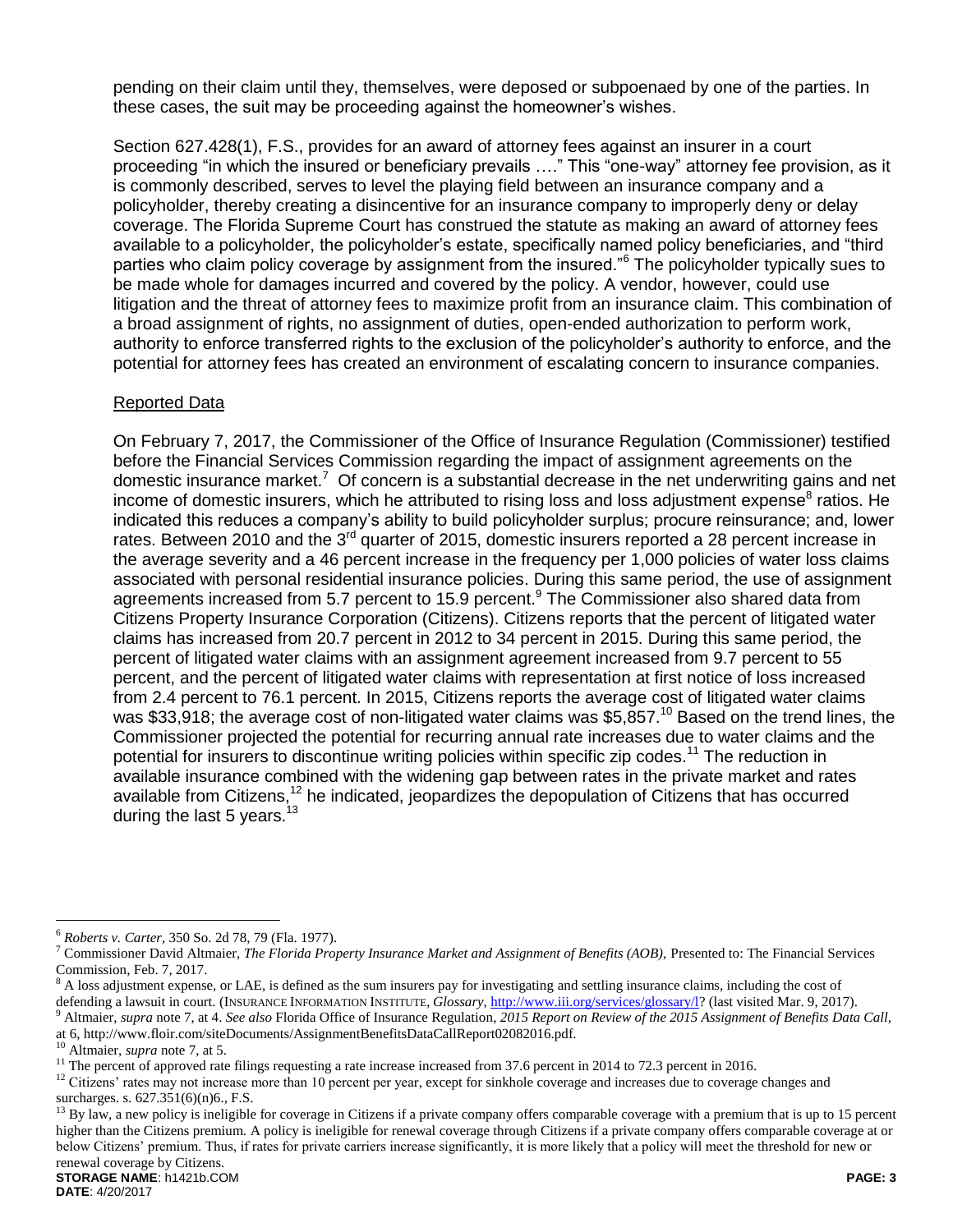# **Background on Form Filing and Approval for Property and Casualty Insurance Forms**

The Office of Insurance Regulation (OIR) has primary responsibility for regulation, compliance, and enforcement of statutes related to the business of insurance and the admission of new insurers to the market. The OIR oversees insurance company solvency, policy forms and rates, market conduct performance, and new companies entering the Florida market. With limited exceptions,  $14$  s. 627.410(1), F.S., requires every insurance policy form to be filed with the OIR and approved by the OIR before the form can be used by the insurance company. Thus, residential property insurance policies are not only contracts executed between a policyholder and an insurance company, but contracts whose terms are subject to oversight by the OIR.

## **Background on Assignability of Insurance Policies**

Currently, Florida law provides that "a policy may be assignable, or not assignable, as provided by its terms."<sup>15</sup> An assignment can occur in two circumstances: pre-loss assignments and post-loss assignments. A pre-loss assignment occurs before a policyholder experiences a loss, and a post-loss assignment occurs after a policyholder experiences a loss. Florida courts have held that an insurance company may include language in the policy prohibiting pre-loss assignments.<sup>16</sup> However, the courts have also held that an insurance company may not include language in the policy prohibiting post-loss assignments.<sup>17</sup>

Florida case law provides that "a provision in a policy of insurance which prohibits assignment thereof except with the consent of the insurer does not apply to prevent assignment of the claim or interest in the insurance money then due, after loss."<sup>18</sup> In other words, an insurance company can include a provision in a property insurance policy that prohibits a policyholder from assigning his or her policy to a third party. However, the courts have consistently rejected attempts by insurance companies to limit or prohibit a policyholder from assigning his or her rights under the policy once a claim arises. The purpose of a provision that prohibits assignment of the policy is to protect an insurer against unbargained-for risks.<sup>19</sup> One reason a post-loss assignment is valid despite a provision prohibiting assignment without consent of the insurance company is that once a loss occurs, the financial exposure of the insurance company does not change. If a post-loss assignment agreement is executed, the third party cannot assert new rights of his or her own that did not belong to the policyholder. Nevertheless, the assignment agreement can sometimes undermine the insurance company's ability to administer a claim according to the terms of the insurance contract because the assignment agreement conveys only contract rights, not contract duties, e.g., examination under oath.

### Effect of the Bill on Assignability of Insurance Policies

The bill amends s. 627.422, F.S., by codifying in statute case law that bars a residential property insurance policy from prohibiting the assignment of post-loss benefits.

In addition, the bill creates s. 627.7152, F.S., which establishes procedural requirements applicable to the assignment of post-loss benefits. The provisions regulating assignment agreements are divided between the execution, validity, and effect, and enforcement of assignment agreements.

 $\overline{a}$ 

 $14$  Commercial property insurance forms are among the exceptions.

 $15$  s. 627.422, F.S.

<sup>16</sup> *Id.*

<sup>17</sup> *Security First Ins. Co. v. Fla. Office of Ins. Reg.,* 177 So. 3d 627 (Fla. 1st DCA 2015).

**STORAGE NAME**: h1421b.COM **PAGE: 4** <sup>18</sup> *Gisela Invs., N.V. v. Liberty Mut. Ins. Co., 452* So. 2d 1056 (Fla. 3d DCA 1984); *see also West Florida Grocery Co. v. Teutonia Fire Ins. Co.*, 77 So. 209, 224 (Fla. 1917) ("[I]t is a well-settled rule that the provision in a policy relative to the consent of the insurer to the transfer of an interest does not apply to an assignment after loss."); *Better Construction, Inc. v. National Union Fire Ins. Co.*, 651 So. 2d 141, 142 ("[A] provision against assignment of an insurance policy does not bar an insured's assignment of an after-loss claim."); *Highlands Ins. Co. v. Kravecas*, 719 So. 2d 320, 321 (Fla. 3d DCA 1998); *One Call Prop. Serv, Inc. v. Sec. First Ins. Co.,* 165 So. 3d 749 (Fla. 4th DCA 2015); *Security First Ins.,* at 628 (prohibiting an insurance company from including language in a property insurance policy that prohibits a policyholder from assigning a post-loss claim). <sup>19</sup> *Lexington Ins. Co. v. Simkins Industries, Inc.,* 704 So. 2d 1384, 1386 (Fla. 1998).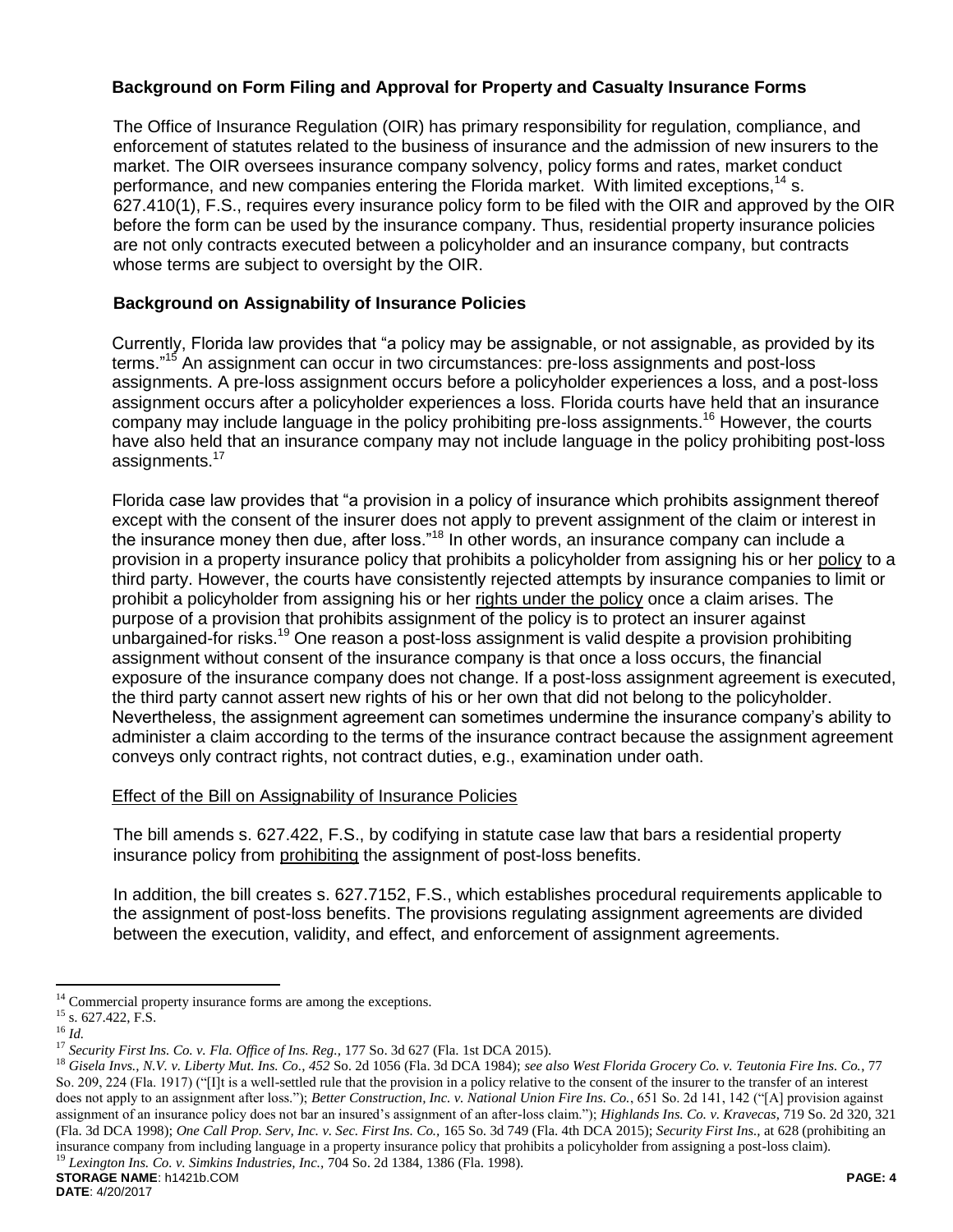## *Execution, Validity, and Effect*

The bill defines an "assignment agreement" as a written instrument which assigns post-loss benefits under a residential property insurance policy to a vendor who performs either emergency or nonemergency repairs on the property. To be valid and enforceable an assignment agreement must:

- Be executed in writing concurrently by a named insured and the assignee;
- Permit the policyholder to rescind the agreement within 7 business days of execution, without penalty (the policyholder shall be responsible to pay for work performed before the agreement is rescinded);
- Require the assignee to provide the insurer with a copy of the assignment agreement within 3 business days after the agreement is executed or work has begun, whichever is earlier;
- Include a written, itemized, per-unit cost estimate of services and, if the estimate includes water restoration services, provide proof that the assignee is certified by an entity that requires services to be performed according to a nationally-recognized standard;
- Relate only to the work to be performed by the assignee; and
- Contain notice to the policyholder of the right to rescind the agreement and that, by executing the assignment agreement, the policyholder is giving up certain rights that could result in litigation by the assignee against the insurer.

The bill specifically prohibits an assignment agreement from containing specified fees related to the administration or rescission of the agreement. In addition, the agreement may not alter any term or defense relating to a managed repair arrangement provided in the insurance policy.

The bill transfers duties of the insurance contract to the assignee which, if not carried out, shift the burden to the assignee to prove why the failure did not limit the insurer's ability to perform under the contract. The duties are to:

- Maintain and provide requested service records for copying;
- Cooperate in the investigation of a claim; and
- Deliver the assignment agreement to the insurer as required (within 3 business days of execution or when work begins).

The bill also transfers duties to the assignee which must be performed before the assignee may file suit. If required by the insurer, the assignee must participate in:

- Examinations under oath and recorded statements that are reasonably necessary, based on the scope of work and complexity of the claim, and limited to matters related to the services provided, the cost of the services and the assignment.
- Appraisal or other alternative dispute resolution process in accordance with the terms of the property insurance policy.

The bill requires the assignee to provide the assignor with revised statements regarding work to be performed as supplemental or additional repairs are required and to perform work in compliance with current industry standards.

By entering into an assignment agreement, the assignee and its subcontractors waive any claim against the policyholder, including the right to claim a lien against the policyholder's real property, for payment related to the services performed. The waiver does not include a claim for payment of applicable deductibles, work performed before the agreement was rescinded by the policyholder, or any enhancements ordered and approved by the policyholder.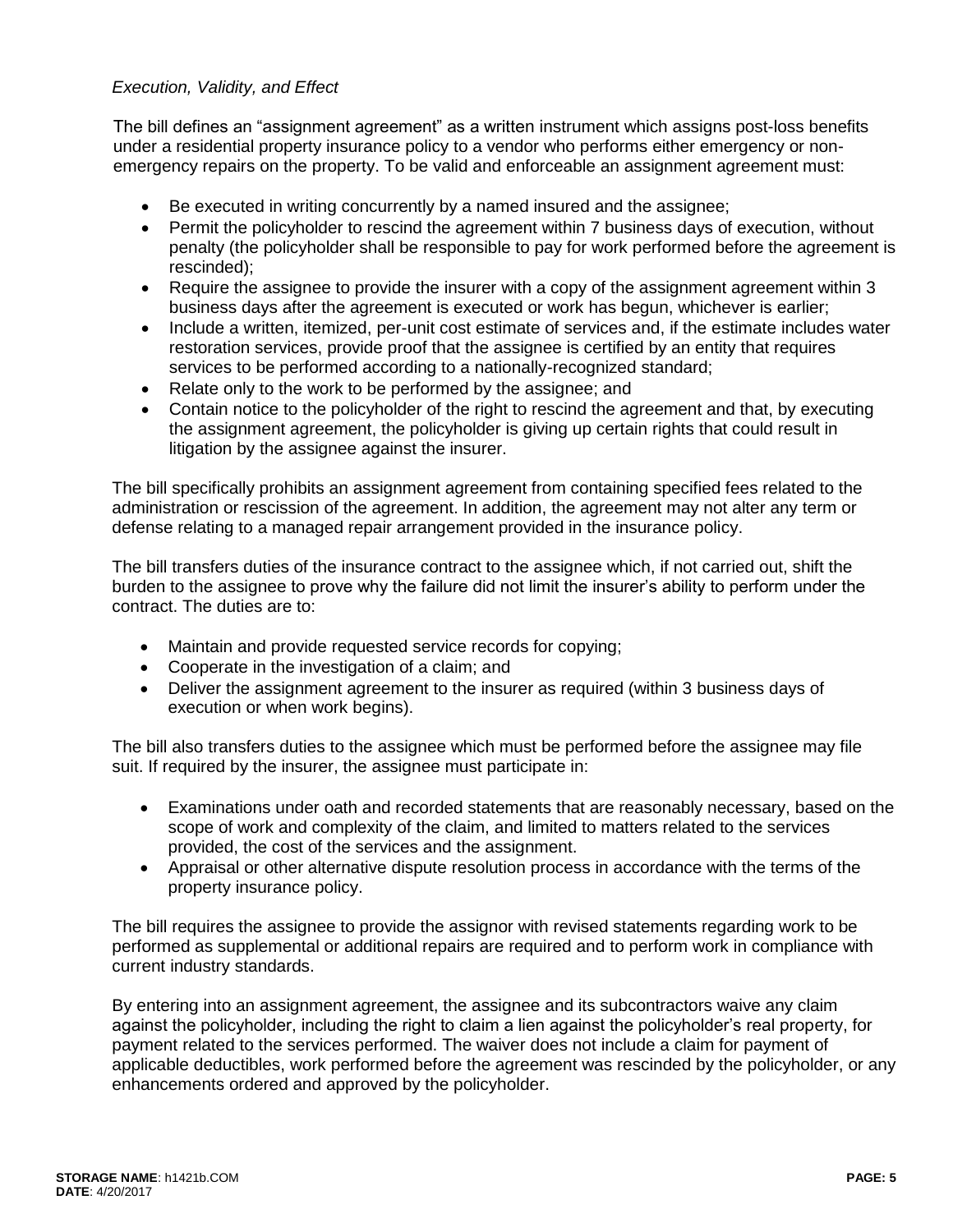# *Enforcement*

The bill requires an assignee to give an insurer and the assignor prior written notice before filing suit on a claim. Notice must be served at least 10 business days before filing the complaint, but may not be served before the insurer has made a determination of coverage according to the timeframes and requirements of current law.<sup>20</sup> Notice must also specify the damages in dispute, the amount claimed, and any presuit settlement demand and must include an itemized, detailed written invoice or estimate of the work performed or to be performed. If the work includes water remediation services, then the invoice must include proof the assignee possesses the required certification. The insurer must respond in writing within the 10 days by making a settlement offer or requiring appraisal or other alternative dispute resolution as may be provided in the policy.

If the parties fail to settle and litigation results in a judgment, the bill provides the exclusive means for either party to recover attorney fees. In effect, the bill precludes use of the one-way attorney fee statute by the assignee, but allows an award of attorney fees based on how much the litigation improved the amount that otherwise could have been obtained during settlement negotiations. To accomplish this, the bill defines the difference between the insurer's offer and the assignor's demand as "the disputed amount." Fees are then awarded as follows:

- If the difference between the judgment and the insurer's settlement offer is less than 25 percent of the disputed amount, then the insurer is entitled to attorney fees.
- If the difference between the judgment and the insurer's settlement offer is at least 25 percent but less than 50 percent of the disputed amount, neither party is entitled to fees.
- If the difference between the judgment and the settlement offer is at least 50 percent of the disputed amount, the vendor receives attorney fees.

Fees and costs are also recoverable under s. 57.105, F.S.<sup>21</sup>

### Other Provisions

The bill directs the OIR to require insurers to report by January 30, 2020, and each year thereafter, detailed data related to claims, including, at a minimum, specific data about claims adjustment and settlement timeframes and trends, broken out by whether litigated or not litigated; by loss adjustment expenses; and by amount and type of attorney fees incurred or paid.

The requirements of the new section apply to assignment agreements entered into after July 1, 2017. The requirements do not apply to post-loss assignments to a subsequent purchaser of the property; power of attorney that grants specified parties authority to act for the insured in connection with the claim; and the liability coverages under a property insurance policy.

### B. SECTION DIRECTORY:

 $\overline{a}$ 

- **Section 1:** Creates s. 627.7152, F.S., relating to assignment agreements.
- **Section 2:** Amends s. 627.422, F.S., relating to assignment of policies.
- **Section 3:** Provides an effective date of July 1, 2017.

**STORAGE NAME**: h1421b.COM **PAGE: 6 DATE**: 4/20/2017 <sup>21</sup> Section 57.105, F.S., requires the award of attorney fees, paid in equal amounts by the losing party and the losing party's attorney, when the court finds that a claim or defense is not supported by necessary material facts or the material facts are not supported by the law.

 $^{20}$  Section 627.70131, F.S., requires an insurer to pay or deny a claim or any portion of a claim within 90 days after first notice of loss, or of a reopened or supplemental property insurance claim.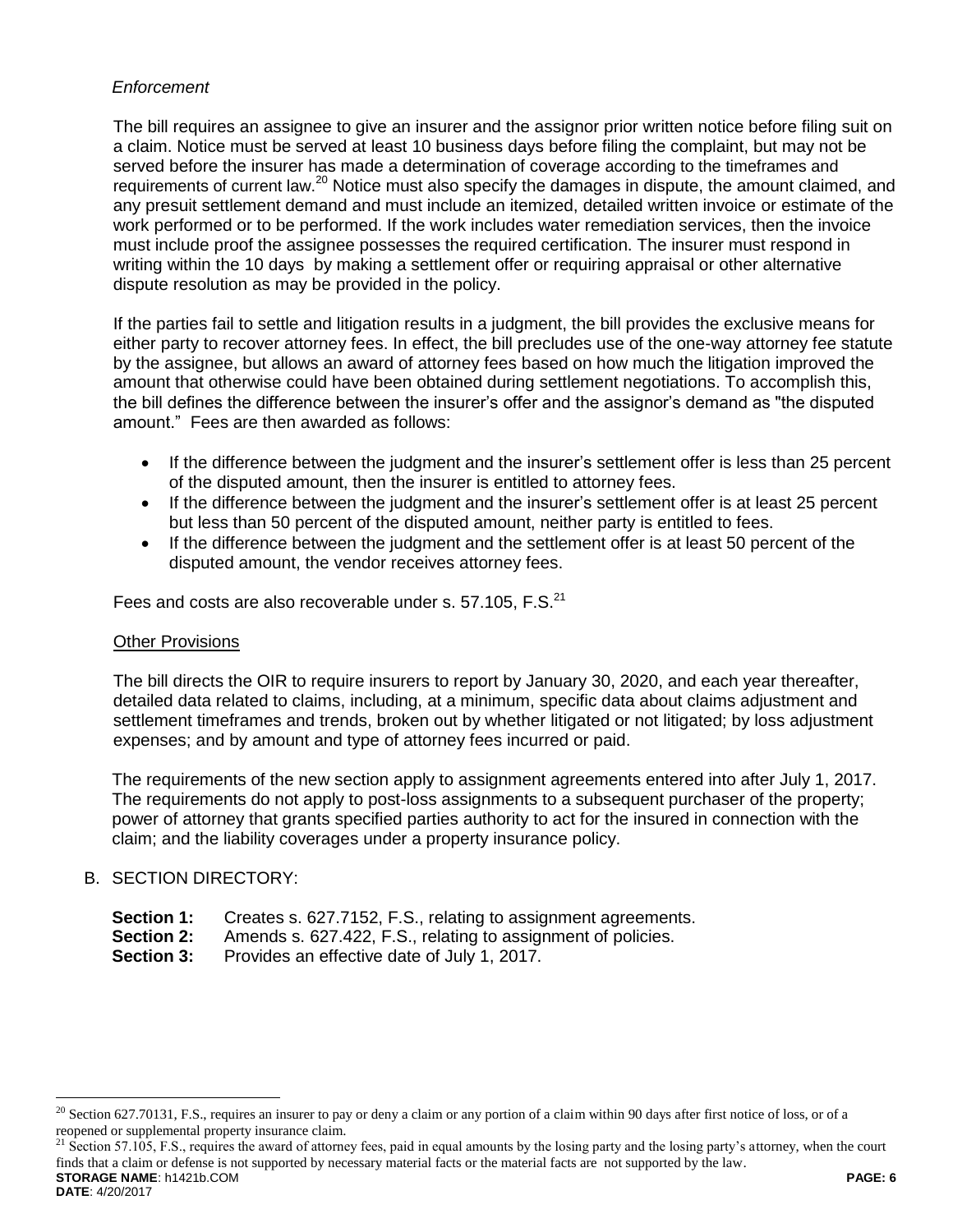# **II. FISCAL ANALYSIS & ECONOMIC IMPACT STATEMENT**

- A. FISCAL IMPACT ON STATE GOVERNMENT:
	- 1. Revenues:

None.

2. Expenditures:

None.

- B. FISCAL IMPACT ON LOCAL GOVERNMENTS:
	- 1. Revenues:

None.

2. Expenditures:

None.

C. DIRECT ECONOMIC IMPACT ON PRIVATE SECTOR:

It will have an indeterminate fiscal impact on insurers and vendors who enter into assignment agreements.

D. FISCAL COMMENTS:

None.

# **III. COMMENTS**

- A. CONSTITUTIONAL ISSUES:
	- 1. Applicability of Municipality/County Mandates Provision:

Not applicable. The bill does not appear to affect county or municipal governments.

2. Other:

None.

B. RULE-MAKING AUTHORITY:

None.

C. DRAFTING ISSUES OR OTHER COMMENTS:

None.

# **IV. AMENDMENTS/ COMMITTEE SUBSTITUTE CHANGES**

On April 19, 2017, the Commerce Committee considered a proposed committee substitute and reported the bill favorably as a committee substitute. The committee substitute reflects multiple changes, as follows:

Requires assignment agreements to be concurrently executed by a named insured and assignee.